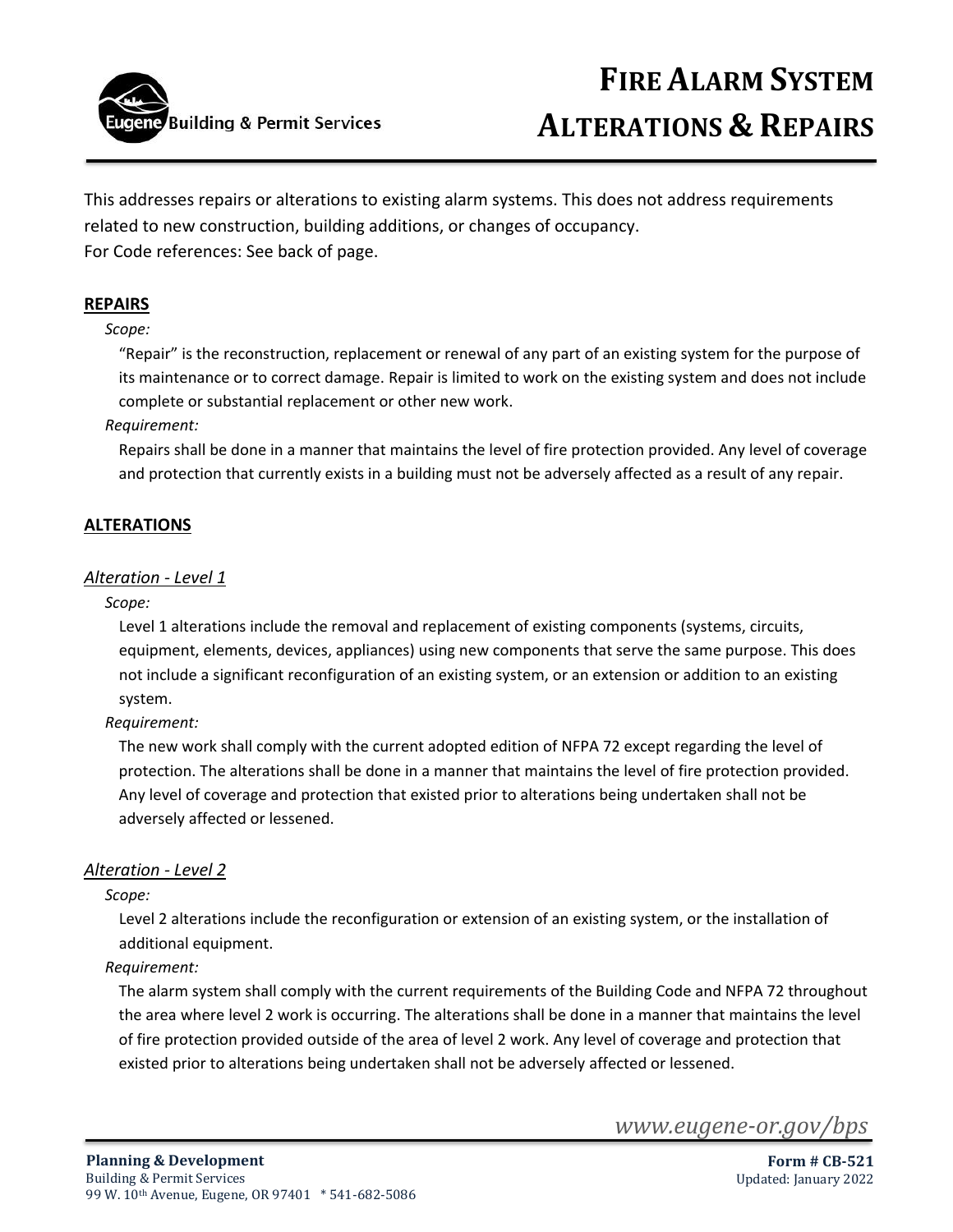# **OFC**

102.4 Application of building code.

The design and construction of new structures shall comply with the Building Code, and any alterations, additions, changes in use or changes in structures required by this code, which are within the scope of the Building Code, shall be made in accordance therewith.

901.4 Installation.

Fire protection systems shall be maintained in accordance with the original installation standards for that system. Required systems shall be extended, altered or augmented as necessary to maintain and continue protection where the building is altered, remodeled or added to. Alterations to fire protection systems shall be done in accordance with applicable standards.

907.8.1 Maintenance required.

Where required for compliance with the provisions fo this code, devices, equipment, systems, conditions, arrangements, levels of protection or other features shall thereafter be continuously maintained in accordance with applicable NFPA requirements or as directed by the fire code official.

# **NFPA 72**

1.2.4 This Code shall not be interpreted to require a level of protection that is greater than that which would otherwise be required by the applicable building or fire code.

# **IEBC, as referenced and modified by OSSC Ch 34**

Repairs:

REPAIR. The reconstruction, replacement or renewal of any part of an existing building for the purpose of its maintenance or to correct damage.

403.1 General. Repairs shall be done in a manner that maintains the level of fire protection provided.

Alterations, prescriptive option:

503.1 General. Alterations to any building or structure shall comply with the requirements of the Building Code for new construction. Alterations shall be such that the existing building or structure is not less complying with the provisions of the Building Code than the existing building or structure was prior to the alteration.

Alterations, work area method option:

602.1 Scope. Level 1 alterations include the removal and replacement or the covering of existing materials, elements, equipment, or fixtures using new materials, elements, equipment, or fixtures that serve the same purpose.

603.1 Scope. Level 2 alterations include the reconfiguration of space, the addition or elimination of any door or window, the reconfiguration or extension of any system, or the installation of any additional equipment.